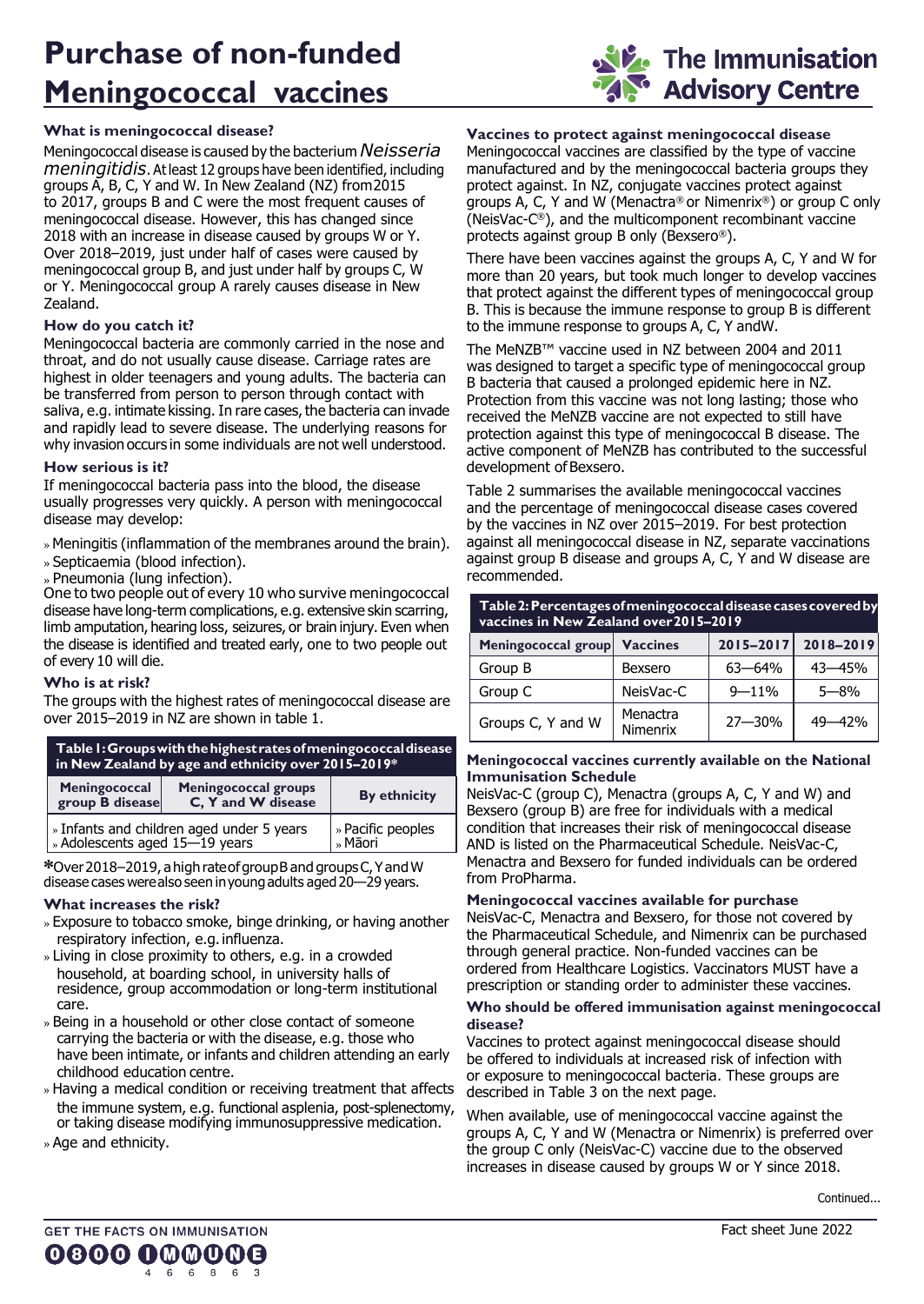# **Purchase of non-funded Meningococcal vaccines**



# **Vaccine safety**

More than 20 years of studies and safety monitoring have shown the conjugate meningococcal vaccines have excellent safely profiles. Bexsero was first approved for use in Europe in 2013 and is now approved for use in over40 countries including England and Australia. Bexsero has an excellent safety record.

With Menactra, NeisVac-C and Nimenrix, the most common vaccine responses are around the injection site and include redness, swelling, or discomfort or pain. However, fever, headache, fussiness/irritability, drowsiness, nausea/vomiting or diarrhoea, or dizziness can also occur.

With Bexsero, the most common vaccine responses include fever, and discomfort or pain around the injection site. Infants and children may also be irritable, have unusual crying or a decreased appetite. Adolescents and adults may experience headache, muscle or joint aches, malaise or nausea.

When administering Bexsero in children aged under 2 years, either alone or with other vaccines, prophylactic paracetamol is recommended to reduce the risk of high fever and injection site pain that occurs more commonly with this vaccine than

#### **Table3:Whoshouldbeofferedimmunisationagainst meningococcal disease**

### **Special groups on the Immunisation Schedule**¥

- » Pre/post-splenectomy or with functional asplenia.
- » HIV positive.
- » Inherited or acquired complement deficiency.
- » Pre/post-solid organ transplantation.
- Following stem cell/bone marrow transplantation.
- » Elective immunosuppression for longer than 28 days.
- Close contact of a meningococcal disease case.
- » Previously had meningococcal disease of any group.
- Adolescents and young adults aged 13–25 years inclusively who are in their first year of living in a boarding school hostel or university hall of residence, military barracks or prison. **Other groups**
- Other infants and young children aged under 5 years, adolescents and young adults.
- » Travellers to high-risk countries and Hajj pilgrims.

» Laboratory workers regularly exposed to meningococcal cultures.

¥Refer to the *Immunisation Handbook* for information on the meningococcal vaccines funded for special groups.

other childhood vaccines. Please refer to factsheet *Paracetamol use with Bexsero in children aged under 2 years* for more information.

For any vaccine, the most serious but very rare response is a severe allergic reaction (anaphylaxis). The risk of this occurring after meningococcal vaccination is less than once per million vaccine doses. Common and rare vaccines responses are listed in *Table 4: Comparison of possible disease effects with vaccine responses*.

### **Who should not have meningococcal vaccines?**

- » Anyone with severe allergy (anaphylaxis) to a previous dose of the vaccine or any component of the vaccine should not receive the vaccine.
- Immunisation for any vaccine should be postponed in subjects suffering an acute illness or high fever.

» The presence of a minor infection is not a reason to delay immunisation.

### **How protective are the vaccines?**

Meningococcal bacteria can cause disease more quickly than the immune system can generate protection. Therefore, having existing circulating antibodies is required for protection against meningococcal disease. Immunisation generates circulating antibodies. Over time, the antibody levels decrease. The number and quality of antibodies and how long they last depend on what type of vaccine is used, the meningococcal group(s) covered by the vaccine, and the age of the person receiving the vaccine.

As there are generally low numbers of meningococcal disease cases in countries such as Australia, England, Germany, NZ and the United States, it is not possible to determine exactly how many cases of disease are prevented by vaccination or how long protection after vaccination lasts. Instead, the immune system response and antibody levels are used as an alternative measure of how well and how long meningococcal vaccines can protect from disease. Table 4 shows the expected protection against meningococcal disease after completion of an age-appropriate course of vaccinations.

### **Recommended vaccine administration schedules**

Table 5 on the last page shows the vaccine brands, costs and recommended vaccine administration schedules.

### **References**

A list of references is available in a separate document on the *Written Resources* page of our website.

| Table 4: Expected protection against meningococcal disease after immunisation $\S$ |                                                |                               |                             |
|------------------------------------------------------------------------------------|------------------------------------------------|-------------------------------|-----------------------------|
|                                                                                    | <b>Group B disease</b>                         | <b>Group C disease</b>        | Group A, C, Y, or W disease |
| Age group                                                                          | Bexsero                                        | NeisVac-C, Menactra, Nimenrix | Menactra, Nimenrix          |
| <b>Under 2 years</b>                                                               | $63 - 100\%$                                   | $97 - 100%$                   | 77-100%                     |
| $2 - 10$ years                                                                     | $91 - 100%$<br>(8 week interval between doses) | $63 - 100%$                   | $63 - 99%$                  |
| <b>Adolescents</b>                                                                 | 99-100%                                        | $92 - 100%$                   | $82 - 97%$                  |
| <b>Adults</b>                                                                      | $91 - 100\%$                                   | 89-100%                       | 73-92%                      |
| <b>Duration of protection</b>                                                      |                                                |                               |                             |
| Children under 5 years of age                                                      | $1 - 3$ years                                  | $3 - 5$ years                 |                             |
| Older children, adolescents and adults                                             | Not yet established                            | At least 5 years              |                             |

§Based on the proportion of vaccine recipients mounting a protective immune response after completion of the recommended vaccination course.